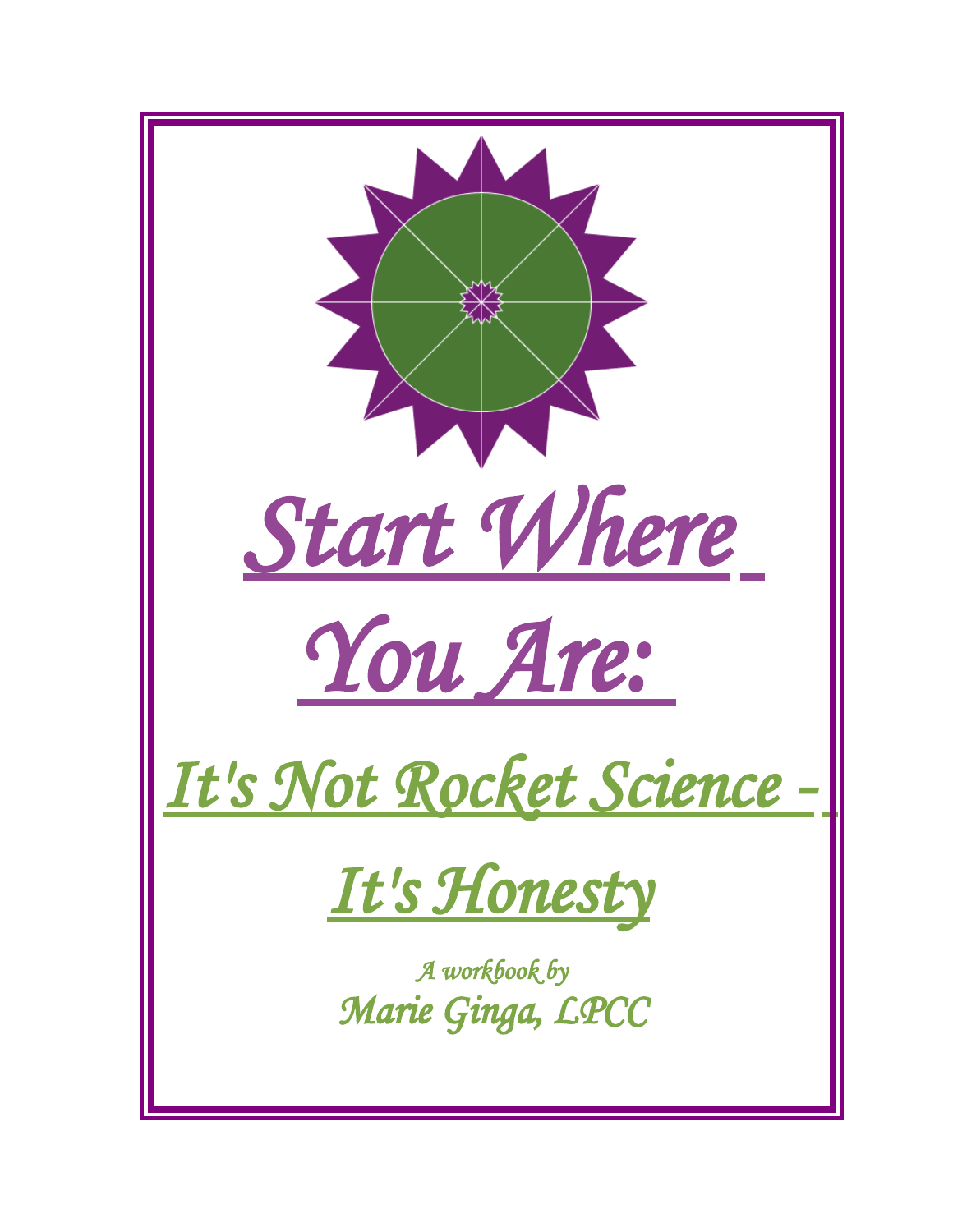

*In order to change the direction of your life, it is important to know where you are starting from. People make changes for one of two reasons. Either they perceive that the change will make their lives better in some way or the place that they are standing becomes intolerably painful. Either way, they find themselves at a decision point, a fork in the road if you will, and sometimes it's a point of many choices. The more choices the more overwhelming it can become. Even is it's only one or two choices, our distress can increases if we are resistant or fearful of the choice we know we eventually have to make.* 

*Probably the most difficult thing about making change is getting honest about where we are and why we stay. Yes, why we stay. At any moment it is possible to choose something different. Often times our current situation serves us in some way or did at some point. It's called secondary gain and it can be very subtle. Maybe we have an attachment to being the principle player in our own drama. Maybe when the drama settles, we are left with a quiet space that scares the hell out of us. Maybe we think we are doing what someone else wants us to do and therefore expect something in return. Maybe we used to get something important by our present behavior. Often what appears to be bad behavior is an old coping skill that is no longer working or needed.*

*Often we have developed a fear of change for one reason or another. One thing to keep in mind is that things are always changing. Nothing stays the same. So our idea that we won't or don't have to change is an illusion. Where we are now will eventually change. We can either be part of the decision and planning or let things happen around us. And just as this moment will eventually change, whatever it changes into will eventually change. Any decision you make today is not cast in stone. If it turns out that something decision isn't working for you, you can change that too. You can keep making changes until you have something that works for you.* 

*People have lots of ideas and attitudes about change that gets in the way. Sometime we think change means failure; either failure in the present or possible failure in the future. Sometimes we are fearful of making the wrong decision. Sometimes we are more fearful of the unexpected or unknown than we are pained by the present. Part of this process of change is understanding what our attitudes or beliefs are about it and how these attitudes or beliefs are part of the problem.* 

*The last thing about making changes is that you must have a vision. There is a Native American saying that the first step to making change is to have a vision. I call*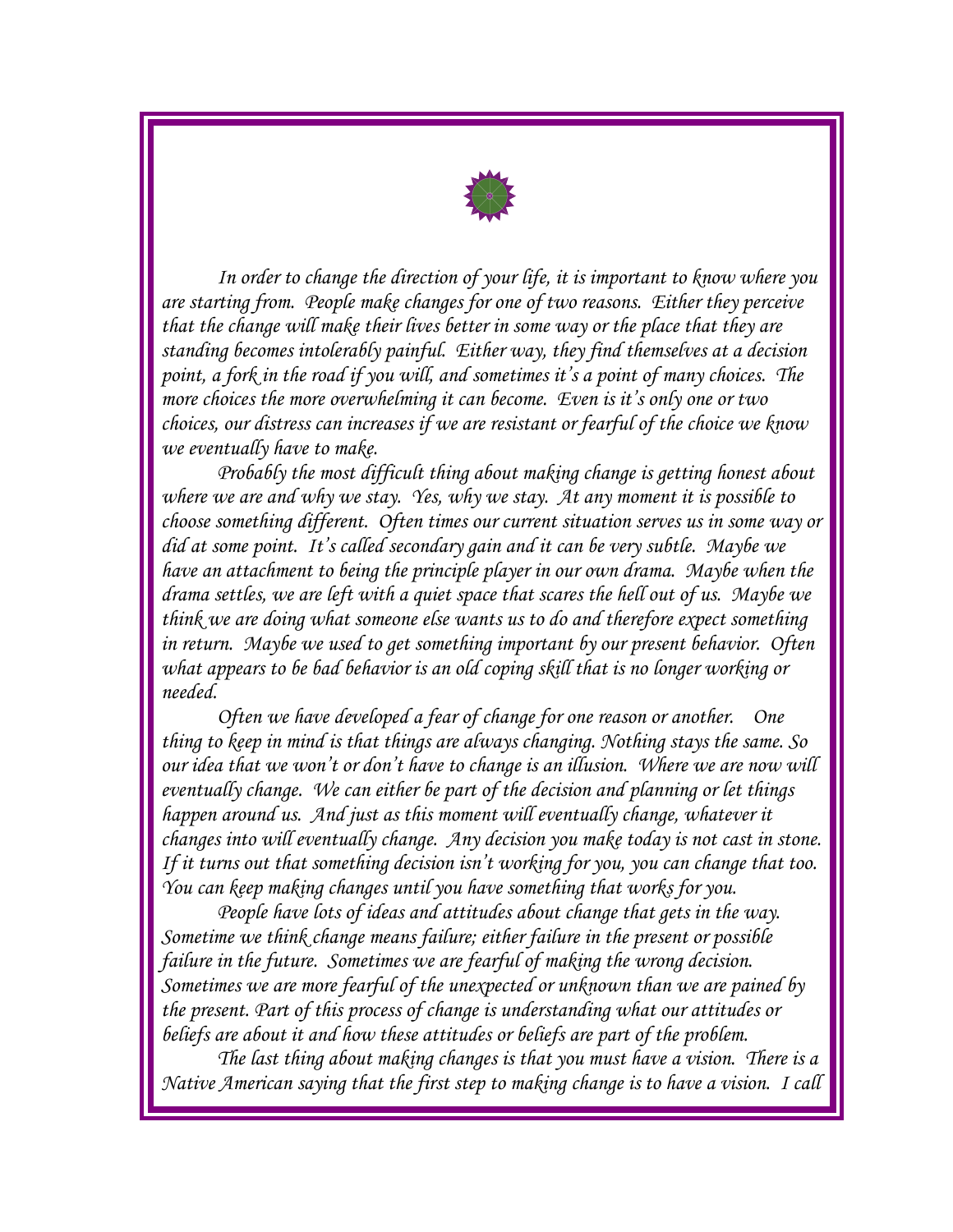*it imagining the future. You must be able to imagine the kind of life you want. If you want a happy marriage, you must be able to imagine it. If you want a promotion, you must be able to imagine it. If you want simply to be happy, you must be able to imagine it. Sometimes this process is more difficult that it seems on the surface. If you cant' imagine the change you want, it is not because your brain is not capable of imagining it. It is because you are resistant in some way to the change you think you want. Our brain can imagine something as small as an atom and as huge as the universe. It certainly can imagine your new job.* 

*The first step is to start at the beginning. Getting honest about where we find ourselves is critical. Explore your current situation with honesty and acceptance. This workbook will help you accept where you are now, identify where you want to be and create the steps to get there. In all the work you do, have compassion for yourself and others. It's not rocket science, it honesty.*

### *A little about the workbooks.*

 *These workbooks are intended to help you better understand your current situation. They provide a little information and a few questions to get you started on any particular topic. They are informational as well as a workbook for notes or journaling.*

 *Contemplation and journaling are important steps to understanding your situation. Through journaling or contemplation, you can gain a broader understanding of the issues and then begin to develop a game plan for implementing change.* 

 *For those of you who are not journalers, you can simply contemplate each question while out for a walk or quietly with your morning coffee. There is something important about writing things down so even if you don't want to journal in the traditional way, write down bullet points if you like or use art to represent issues or feelings. Writing poetry or stories is also great. The idea is to get it out of your body and onto paper.*

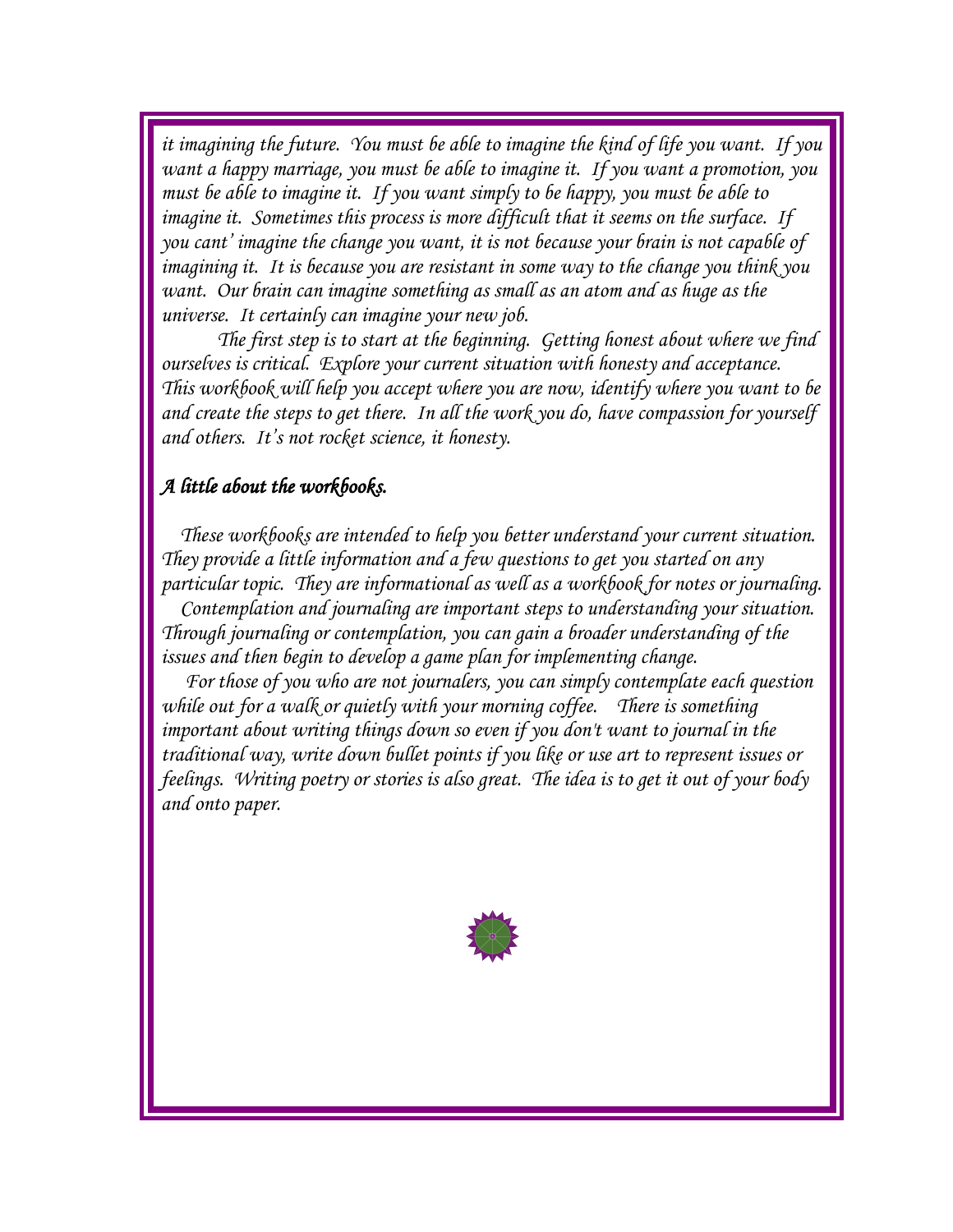### *Start Where You Are: The Workbook*



*Start by taking an honest look at where you are today. Look at every aspect of your life currently and start listing facts about your current issue. Explore with some detail every aspect of your life even if it's not part of our current problem. Strengths and stability are just as important difficulties.* 

*Am I overwhelmed? Overloaded with tasks or responsibilities? Overworked?* 

*Am I stuck in one particular area of my life?* 

*What is my emotional state? Am I depressed (read Depression: It's Not Rocket Science – It's Molecular Biology for details about how to know if you are depressed)? Anxious? Worrying excessively?*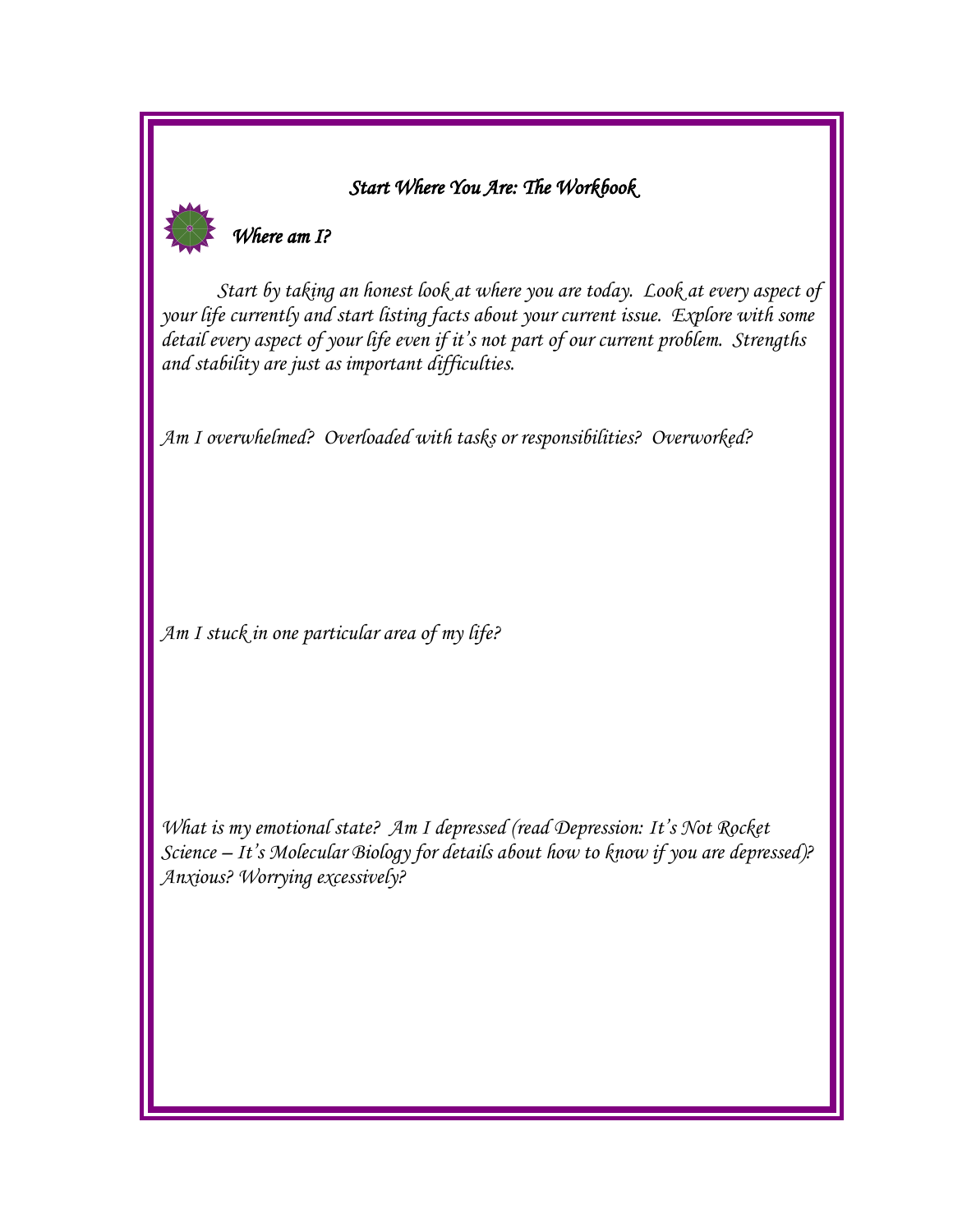*Do I like my job?* 

*Do I like my spouse or relationship partner?* 

*Do I like my children?* 

*How about my family of origin?* 

*Who is my support system? (These are people whom you trust to give you good advice and who will support you no matter what decision you make.)*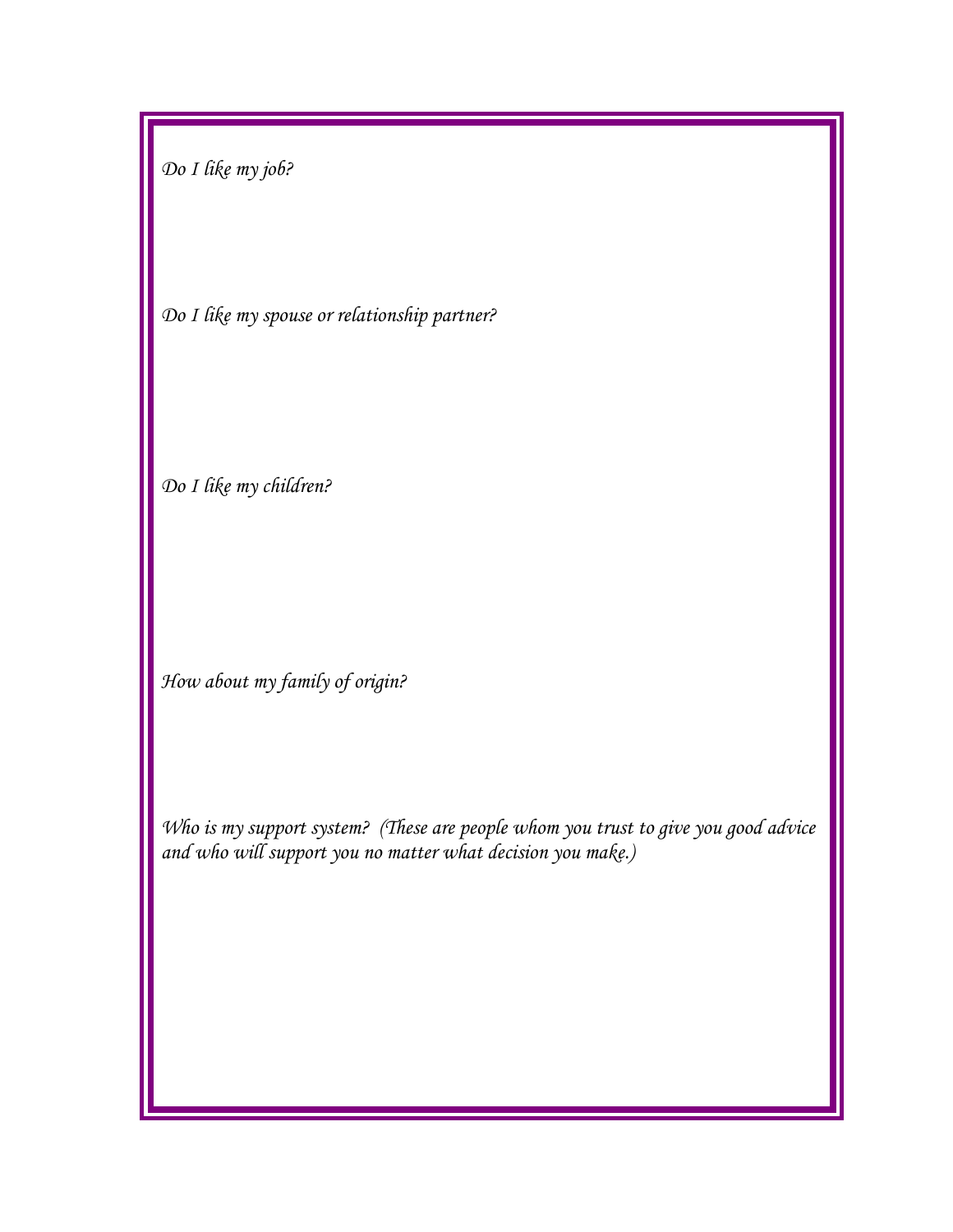

## *How did I get here?*

*The importance of this question is not to assign blame but to gain a picture of how you got where you are. This is probably the greatest challenge to honesty because in any situation we all can take some responsibility. It is never entirely someone else's fault. We often think that things happen suddenly and sometimes out of the blue. Your spouse might want a divorce and you are completely surprised! Maybe you suddenly got fired from your job? Maybe you became depressed after some particular event causing subsequent problems. Take what responsibility is yours and let go of whether others take their share. You can't change what others do and you can't make them see their part in your current situation. You can only focus on yourself.* 

*Looking back, how did I get here?*

*What behaviors am I currently doing that keep me stuck?*

*What red flags did I miss?*

*What decisions did I make that contributed to the current problem?*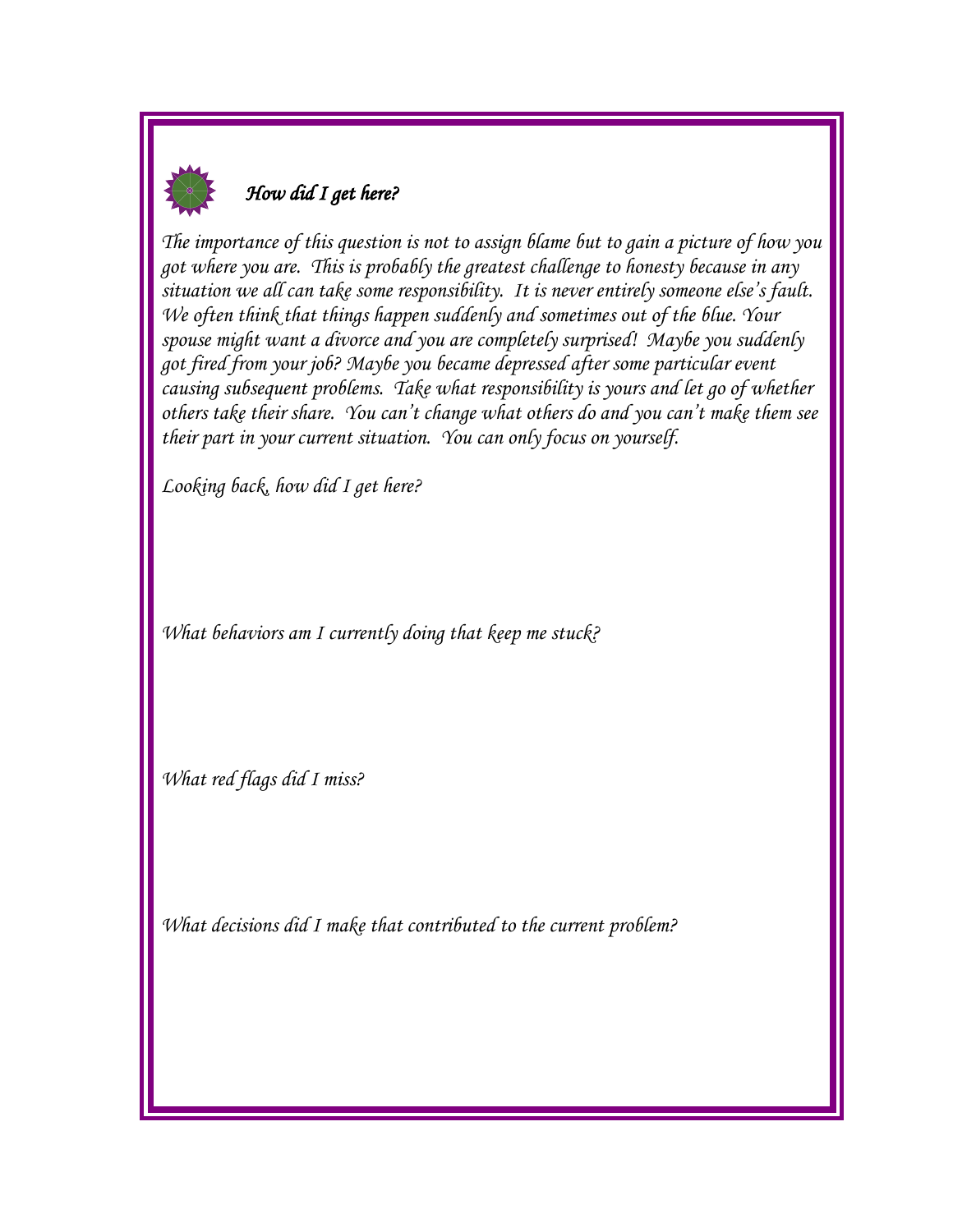*What help did I need that I didn't ask for or receive?*

*Where do I wish I had made different decisions?* 

*Where should I have trusted my intuition but overrode it for some reason?*

*What was I afraid of?*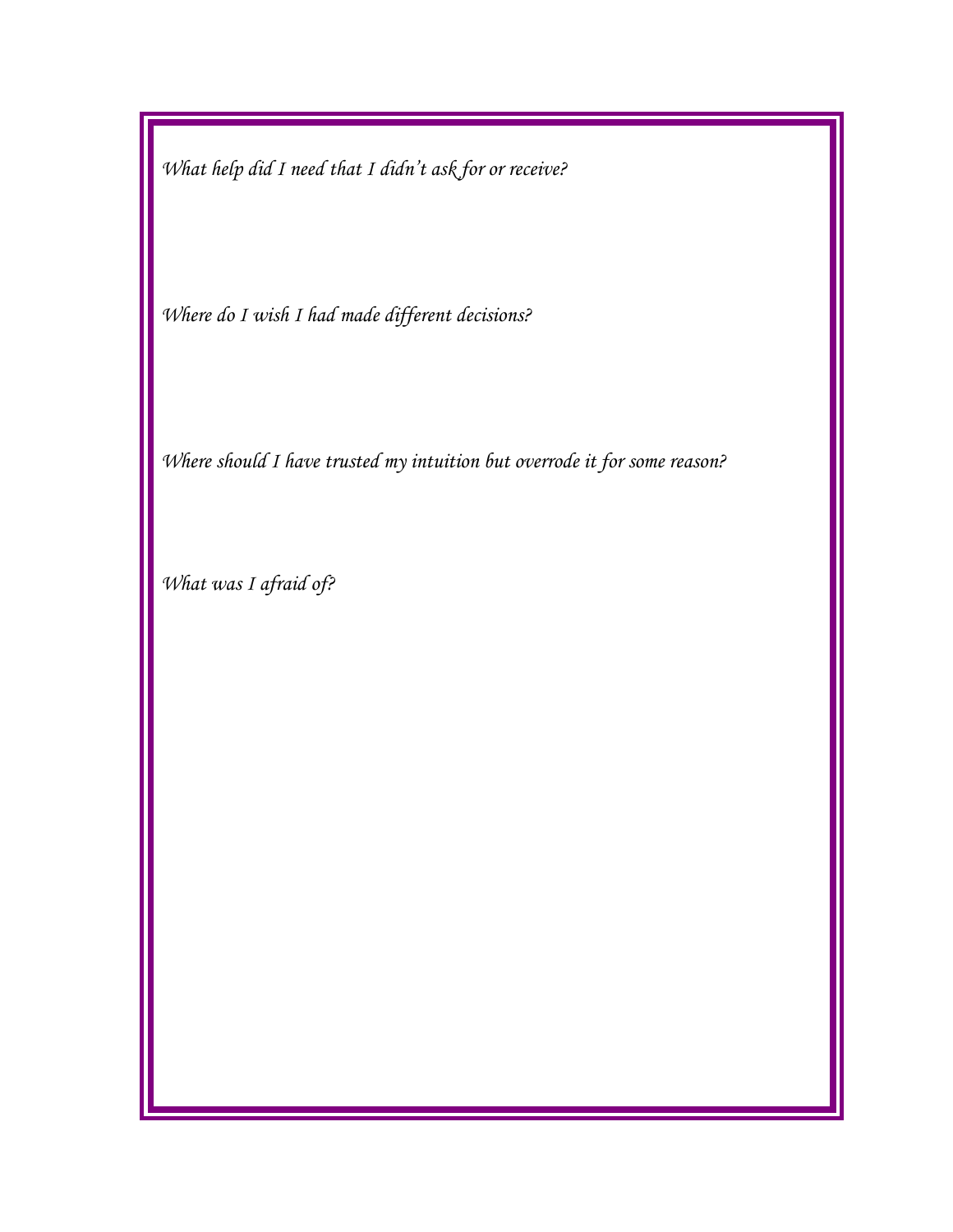

# *What is a keeper and has to go?*

*Don't throw the baby out with the bathwater as the old saying goes. There is always something worth keeping and there are positive aspects to almost any situation. These positives are your strengths and support. Let's keep them.* 

*What about my current situation do I like or want to keep?*

*What needs a little attention or cleaning up?*

*What has become absolutely intolerable or non-negotiable and must change or go away entirely?*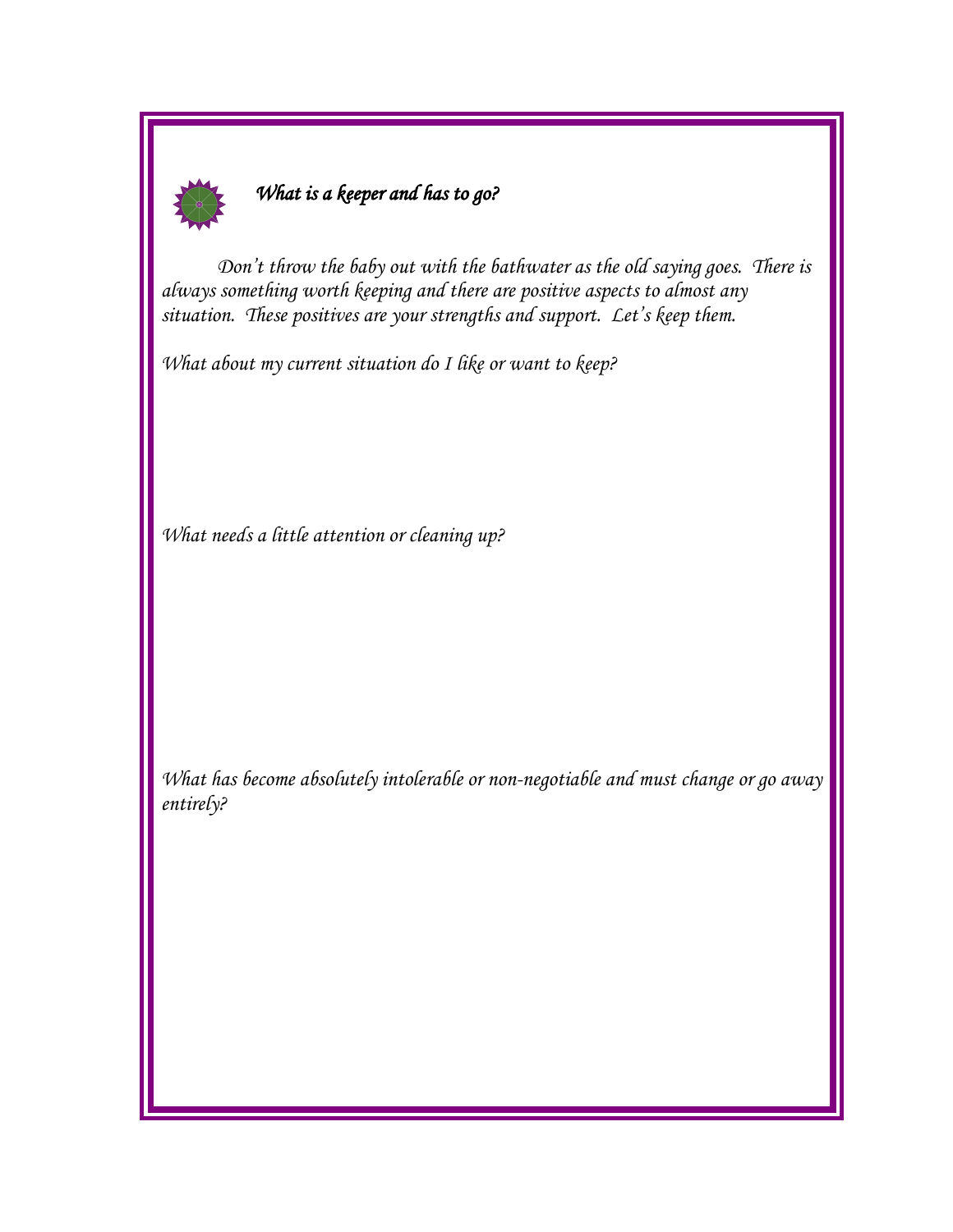

*Take a moment to identify your feeling and fears about change. These attitudes will be a critical piece in creating and implementing a change plan.* 

*What are my fears about change?*

*Are these fears related to the present or left overs from the past?*

*Do I want to make changes badly enough to overcome my fears or attitudes?*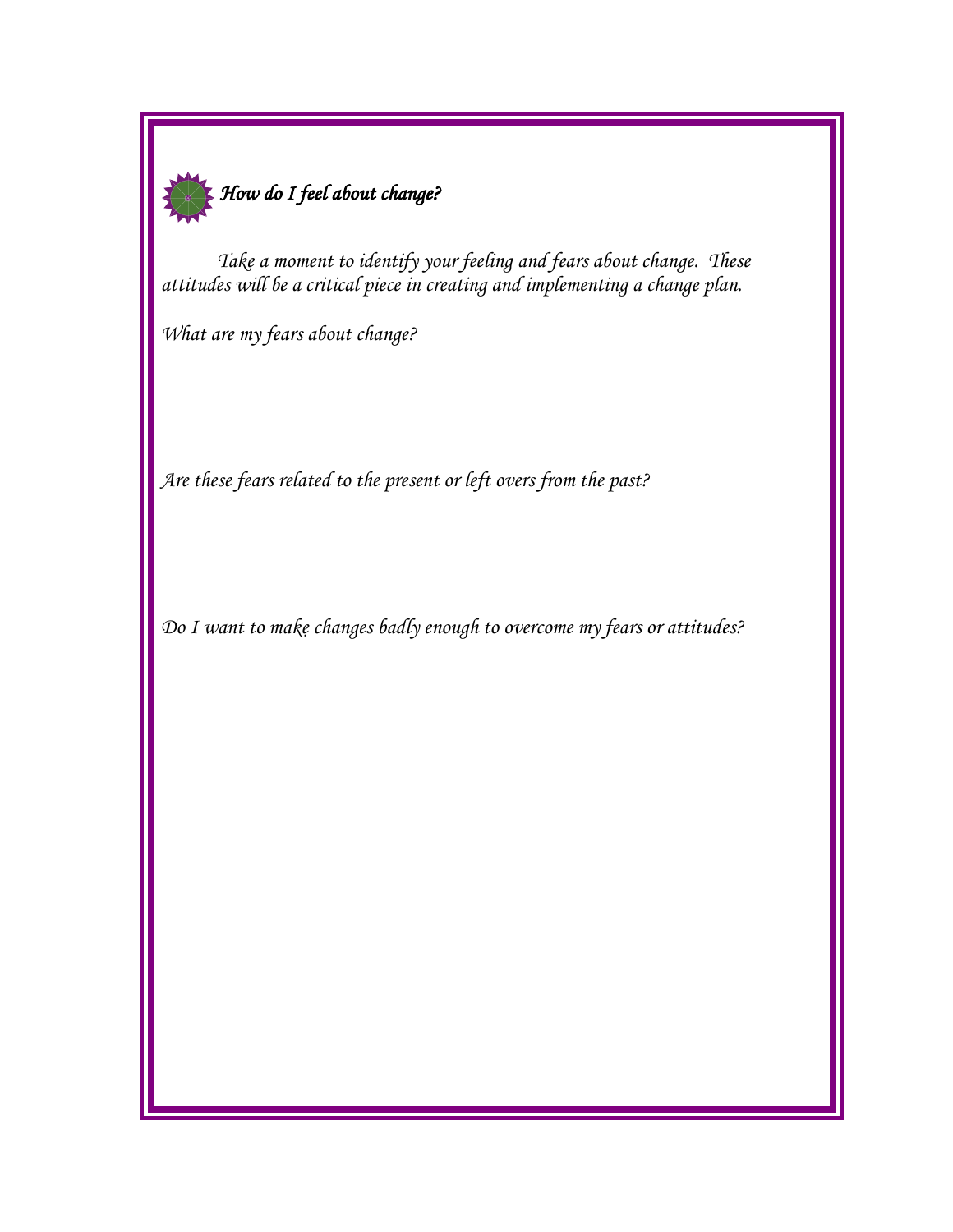

## *How do I get out of here?*

*There might be many facets to this question. The first step is called stabilization. Sometimes it's called damage control or debris removal. It is important to think outside the box on this one. If what you are doing isn't working, doing more of it probably won't work either. Sometimes we need to break this down into very small steps or substeps. For instance "I need to stop arguing with my wife". Maybe you need to defer a conversation till emotions have calmed down or simply practice silence. If finances are part of your difficulty, identify needs vs. wants. It doesn't matter if it's a real bargain, if you don't need it don't buy it. Break things down to their most basic components even if it seems ridiculous. Keep it simple and immediate. Don't overly focus on what needs to happen in the future or what other people need to do. Stay in the first-person present.* 

*What are the overall issues?*

*What needs to be done immediately?* 

*What's the easiest to clean up?*

*What can I do today to begin to resolve this?*